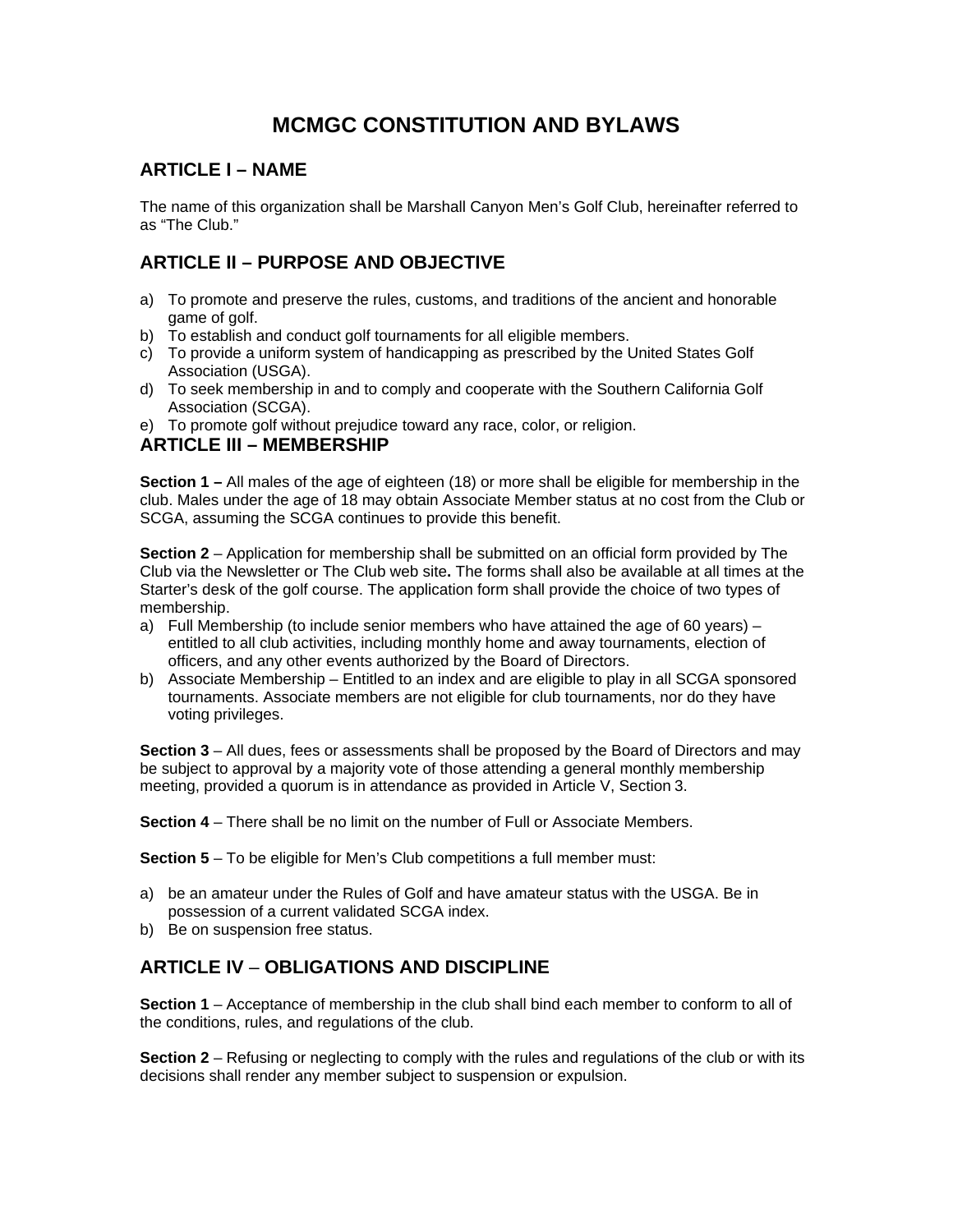**Section 3**- No member shall be suspended or expelled without formal charges, in writing, to the Board of Directors. After the accused has been given the right to be heard, the board may, by majority vote, recommend his suspension or expulsion to a general meeting of the membership. The accused will again be given the opportunity to be heard at the general meeting prior to a vote.

Suspension or expulsion of a member shall be decided by a two-thirds (2/3) majority vote of those present at the general meeting, provided a quorum is in attendance as stated in Article V, Section 3. Failure to obtain a 2/3 majority vote will vindicate the accused of any wrongdoing and he will continue as a member in good standing.

# **ARTICLE V – GOVERNMENT AND MANAGEMENT**

**Section 1** – The control and management of the affairs, funds, and property of the club shall be vested in the Board of Directors, consisting of the President, First Vice President/Home Tournament Chairman, Second Vice President/Handicap Chairman, Third Vice President/Treasurer, Away Tournament Chairman, Club Representative, Membership Chairman, and Secretary. Each officer shall have one vote on any matter before the board of any regular or special meeting of the board. No other person shall have a vote.

**Section 2** – A quorum at any board meeting shall require the attendance of five (5) of the elected members.

**Section 3** – A quorum at any general membership meeting shall consist of ten (10) or more full members of the club.

**Section 4** – On all matters, except the election of officers, the manner of voting shall be voice, a show of hands, or by roll call, at the discretion of the presiding officer.

**Section 5** – Regular meetings of the Board of Directors shall be held at the time and place designated by the President. Special meetings may be called by the President or his designee.

**Section 6** – General meetings of the membership shall be held each month at the time and place designated by the Board of Directors.

**Section 7** – No officer or member of the club shall, except as hereinafter provided, accept or receive funds from the club as either compensation or as a reward for services rendered. Reimbursement of expenses directly related to club activities is permitted upon submission of receipts for payment of approved expenditures.

**Section 8** – The Club Representative shall represent the club at monthly SCGA meetings. Expenses for the Club Representative and three board members or designees, may be paid for by the club.

**Section 9** - Any director, principal officer, or member of a committee with governing board delegated powers, may not have a direct or indirect conflict of financial interest: See Appendix A

## **ARTICLE VI – ELECTION OF OFFICERS**

**Section 1** – Voting for officers may be by secret ballot containing the names of the nominees for each office. If an unopposed slate of candidates is proposed, the election may be made by a show of hands.

**Section 2** – Only full members in good standing as of July 15 of the current year shall be eligible to vote in any election.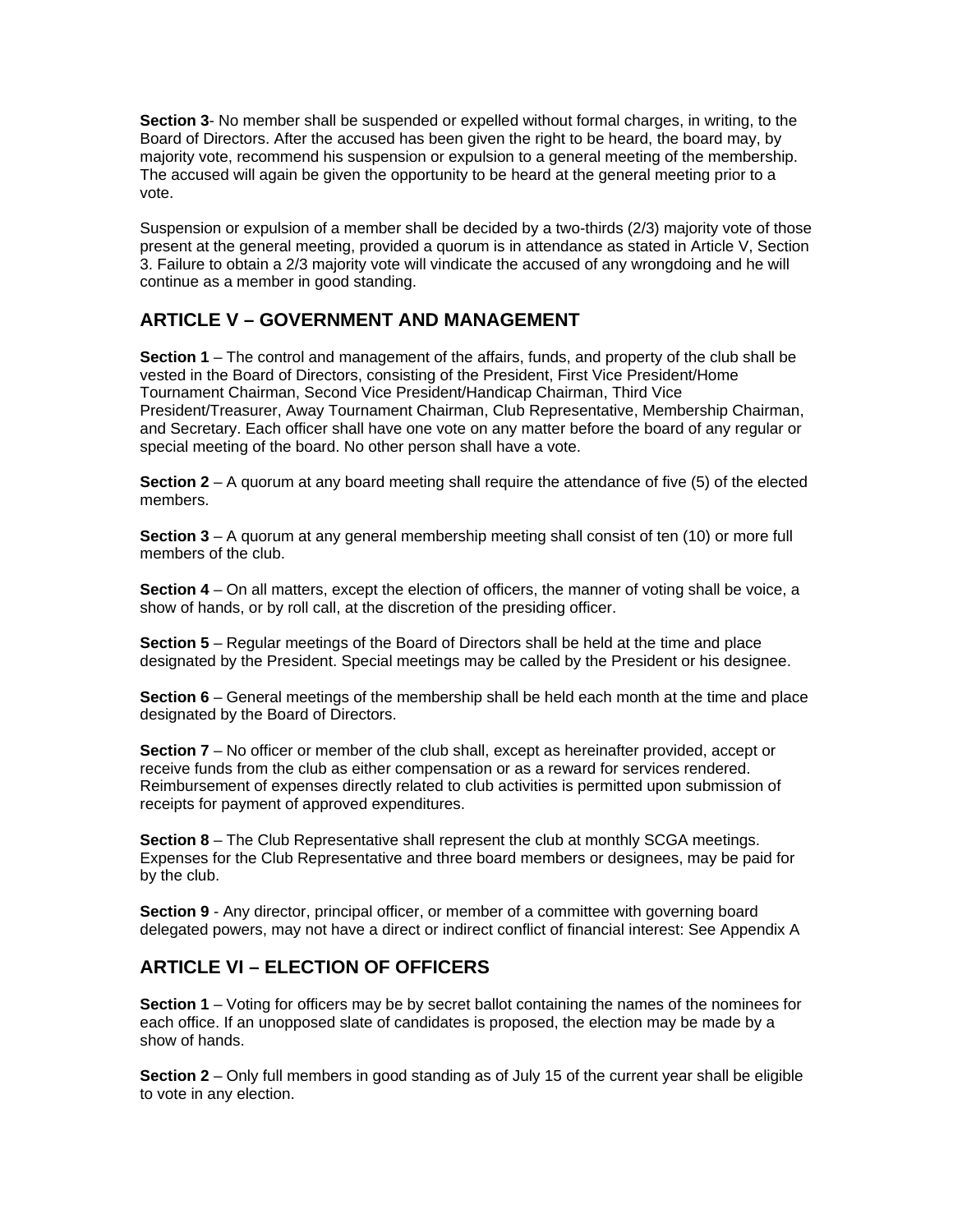**Section 3** – The President shall appoint a three-man Nominating Committee. The committee shall be full members of the club.

**Section 4** – The President shall open the floor for nominations at the general membership meeting in September. The President shall open the floor for additional nominations at the general meeting in October. Nominations shall be closed by two-thirds (2/3) majority vote of those present or after a five-minute waiting period has elapsed.

**Section 5** – The Nominating Committee shall inquire of each nominee of his agreement to accept the office for which he was nominated and to serve if elected.

**Section 6** – Election of officers shall take place at the general membership meeting in November of the current year. The President shall open the floor for additional nominations for office prior to voting. Nominations shall be closed by a motion made, seconded, and passed by a majority of members present or after a five-minute waiting period has elapsed. Additional nominees, if any, shall be handwritten on the ballots as they are passed out to the members present.

**Section 7** – Balloting will be conducted by the Nominating Committee who shall assure that only full members, by check off on the August Index Report, shall vote. The winning candidate for any office shall be elected by obtaining more votes for that office than any other candidate. In the event of a tie for any office, there will be a runoff election for that office. The Committee shall count the ballots and announce the results to the membership.

**Section 8** – After the results are announced, the President shall dismiss the Nominating Committee.

**Section 9** – Installation of new officers shall take place at the general meeting in December.

## **ARTICLE VII – OFFICERS**

**Section 1** – The term of office shall be for one year corresponding to the fiscal year of the club, January 1 to December 31.

**Section 2** – The President shall enforce all Articles of the Bylaws and shall supervise club affairs. He shall preside at all general and special meetings of the membership as well as at all meetings of the Board of Directors.

In addition, he shall:

- a) appoint all Committee Chairmen.
- b) be an ex-officio member of all committees.
- c) represent the club at all times; he may delegate his authority, but not his responsibility.
- d) be responsible for the Member-Guest Tournament, when scheduled

**Section 3** – The First Vice President/Home Tournament Chairman shall be in charge of all club home tournaments except the Member-Guest Tournament. He may appoint assistants as required. He shall replace the President when required.

**Section 4** – The Second Vice President/Handicap Chairman shall maintain up-to-date handicaps of all members of the club. He shall review handicaps on a regular basis and shall serve as Chairman of any handicap review board.

In the case that both the President and First Vice President are absent or otherwise unable to serve, he shall replace the President until one or other returns to duty.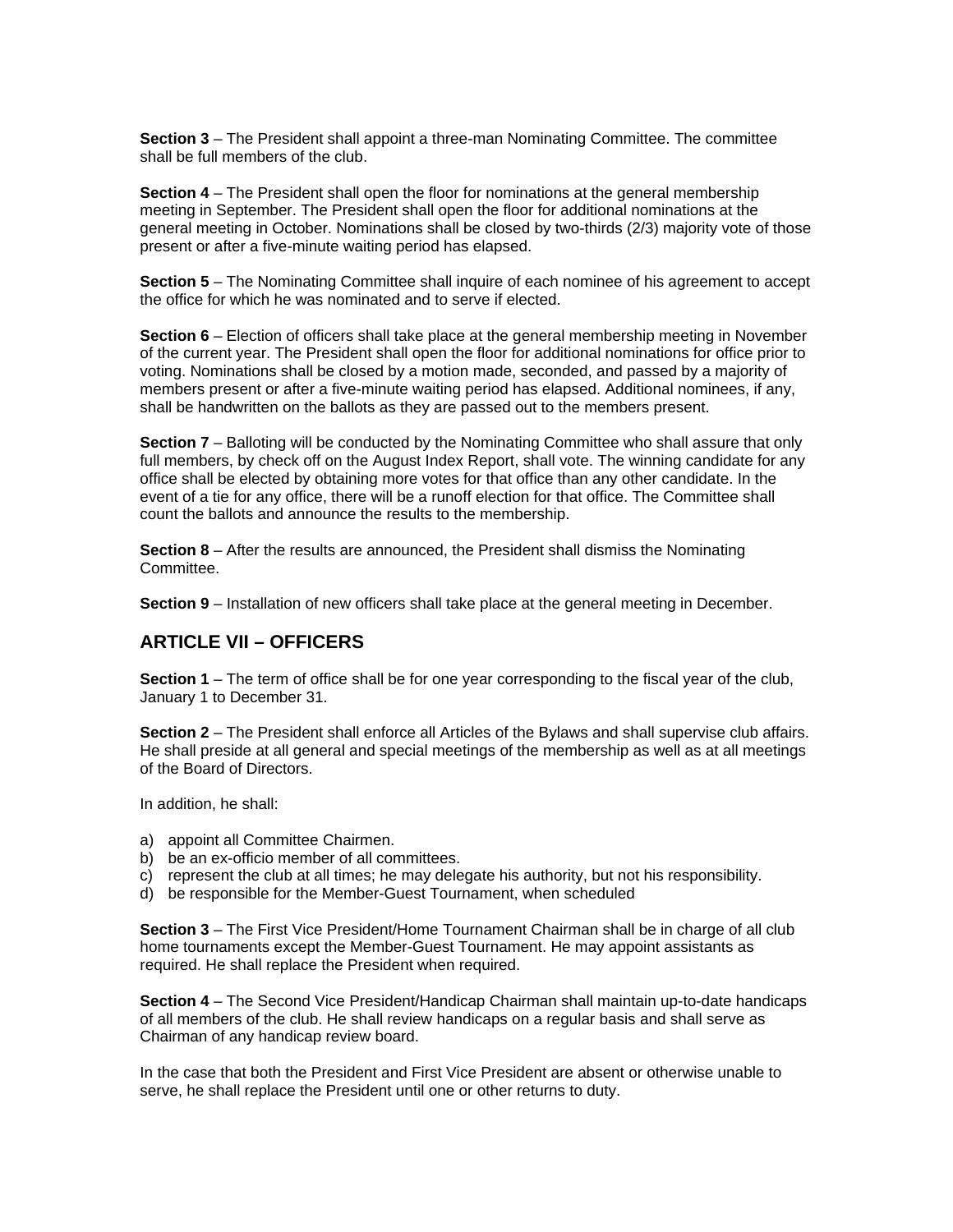**Section 5** - The Third Vice President/Treasurer shall be the custodian of club funds and shall deposit them in an authorized bank approved by the Board.

He shall disperse the funds in settlement of current or previously committed accounts payable. Payment of all accounts and expenses of the club shall be by check, signed by the Treasurer or another designated member of the Board.

He shall submit a statement of accounts at both the monthly general membership meeting and any meeting of the Board of Directors. The account may be given verbally from the actual records.

In the case that the President and both the First and Second Vice Presidents are unable to perform the duty of President, he shall replace the President until one or the other returns to duty.

**Section 6** – The Secretary shall keep a record of all meetings of the Board as well as of general or special meetings of the membership.

He shall attend to all club correspondence and send all notices as required by the club.

**Section 7** – The Membership Chairman shall receive and process all applications for membership in the club. He shall handle all matters relating to registering members with the SCGA.

As recipient of all membership applications and keeper of membership records, he shall prepare and publish an annual Membership Roster.

**Section 8** – The Club Representative shall attend all board meetings as well as general meetings in order to keep the membership apprised of all events and decisions emanating from the SCGA.

**Section 9** – The Away Tournament Chairman shall be in charge of all away tournaments and will provide the club with a schedule of tournaments for the coming year.

**Section 10** – Elected officers who have served a minimum of five years, not necessarily in succession, shall be declared "Lifetime Members", exempted from paying dues.

## **ARTICLE VIII – COMMITTEES**

**Section 1** – The following standing committees may be appointed by the President:

- a) Health and Welfare
	- 1) To serve as a point of contact for news and information of members
	- 2) Represent the club in contacting ailing or grieving members
	- 3) Notify the President if it is felt the club should take action to assist a member with a personal need.

## **ARTICLE IX – DISSOLUTION OF CLUB**

**Section 1-** After review by the board of directors that the club needs to be dissolved or merged, then a proposed amendment shall be stated in the newsletter and website preceding the meeting date. A quorum must be in attendance.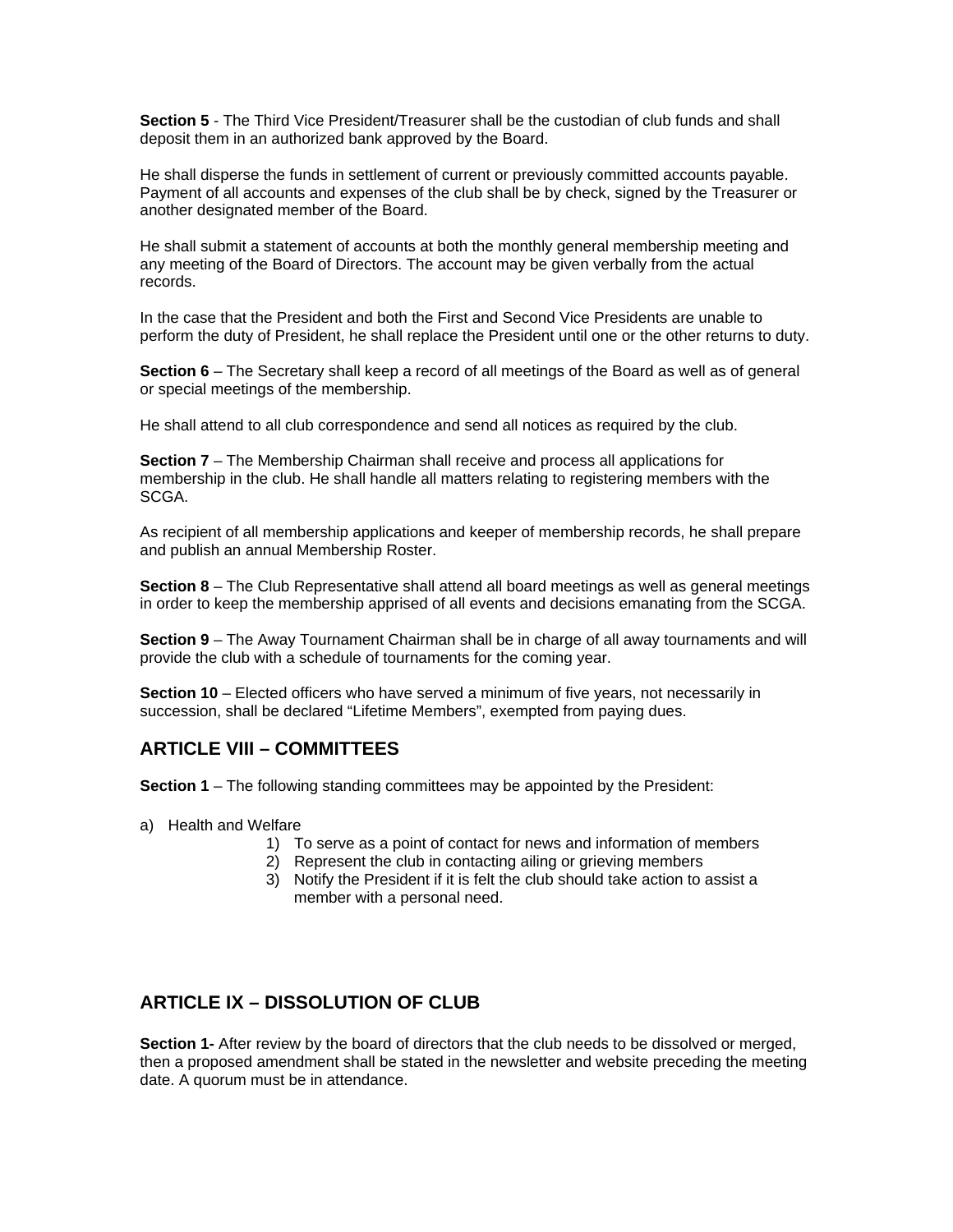**Section 2-** Any funds or remaining assets will be distributed as prize money in the last tournament.

# **ARTICLE X – AMENDMENTS AND PROCEDURES**

**Section 1** – After review by the Board of Directors, **ARTICLE X – AMENDMENTS**, the general membership may amend the Bylaws provided a quorum is in attendance as defined in Article V, Section 3 and notice of the intent to vote on a proposed amendment shall have been stated in the newsletter preceding the meeting date.

**Section 2** – Roberts Rules of Order shall govern procedures at meetings.

# **Appendix A: Conflict of Interest Policy**

## **Article I**

Purpose

The purpose of the conflict of interest policy is to protect this tax-exempt organization's (MCMGC) interest when it is contemplating entering into a transaction or arrangement that might benefit the private interest of an officer or director of the MCMGC or might result in a possible excess benefit transaction. This policy is intended to supplement but not replace any applicable state and federal laws governing conflict of interest applicable to nonprofit and charitable organizations.

## **Article II**

**Definitions** 

1. Interested Person

Any director, principal officer, or member of a committee with governing board delegated powers, who has a direct or indirect financial interest, as defined below, is an interested person. 2. Financial Interest

A person has a financial interest if the person has, directly or indirectly, through business, investment, or family:

a. An ownership or investment interest in any entity with which the Club has a transaction or arrangement,

b. A compensation arrangement with the Club or with any entity or individual with which the Club has a transaction or arrangement, or

c. A potential ownership or investment interest in, or compensation arrangement with, any entity or individual with which the Club is negotiating a transaction or arrangement.

Compensation includes direct and indirect remuneration as well as gifts or favors that are not insubstantial. A financial interest is not necessarily a conflict of interest. Under Article III, Section 2 (below), a person who has a financial interest may have a conflict of interest only if the appropriate governing board or committee decides that a conflict of interest exists.

## **Article III**

**Procedures** 

1. Duty to Disclose

In connection with any actual or possible conflict of interest, an interested person must disclose the existence of the financial interest and be given the opportunity to disclose all material facts to the directors and members of committees with governing board delegated powers considering the proposed transaction or arrangement.

2. Determining Whether a Conflict of Interest Exists

After disclosure of the financial interest and all material facts, and after any discussion with the interested person, he/she shall leave the governing board or committee meeting while the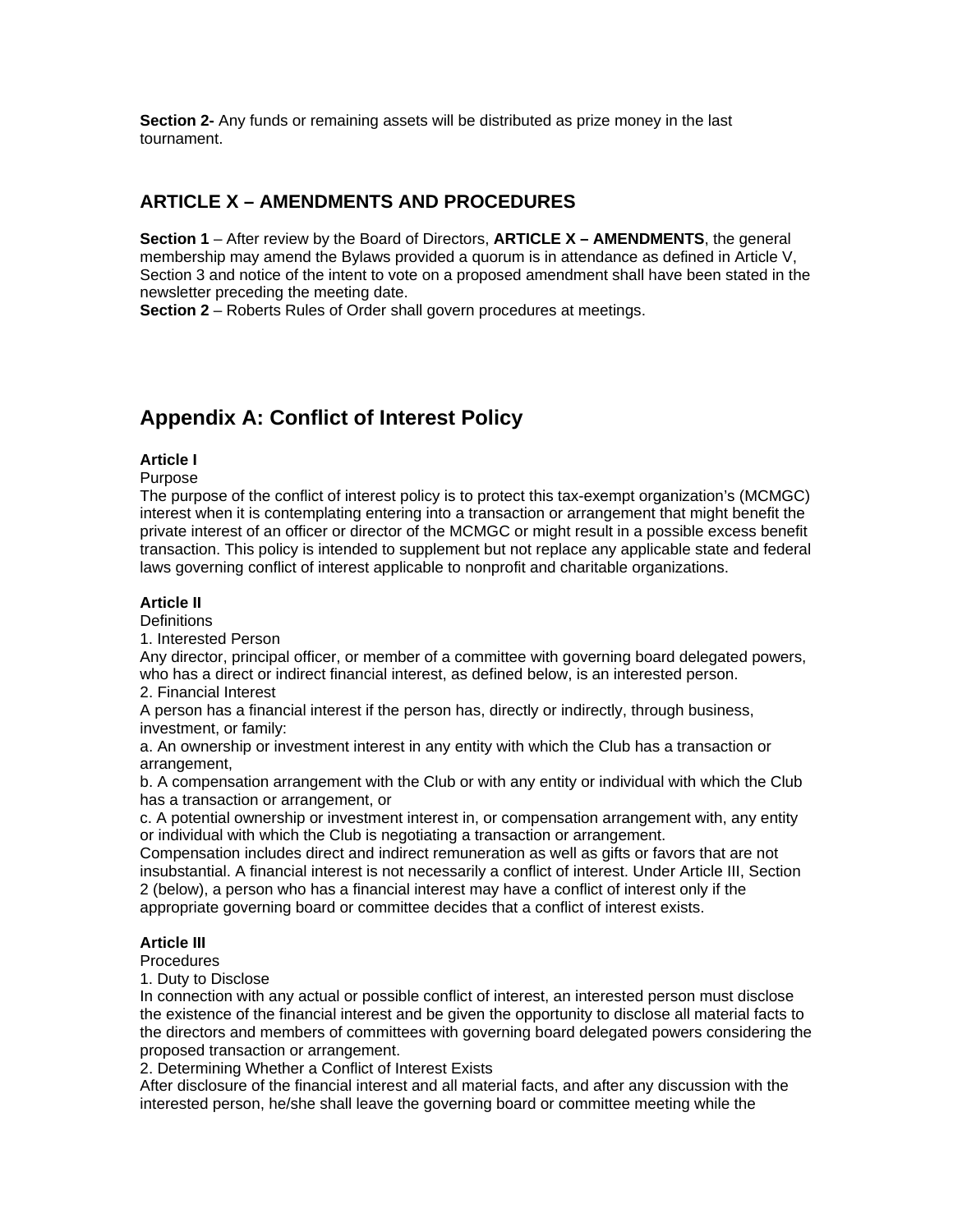determination of a conflict of interest is discussed and voted upon. The remaining board or committee members shall decide if a conflict of interest exists.

3. Procedures for Addressing the Conflict of Interest

a. An interested person may make a presentation at the governing board or committee meeting, but after the presentation, he/she shall leave the meeting during the discussion of, and the vote on, the transaction or arrangement involving the possible conflict of interest.

b. The chairperson of the governing board or committee shall, if appropriate, appoint a disinterested person or committee to investigate alternatives to the proposed transaction or arrangement.

c. After exercising due diligence, the governing board or committee shall determine whether the Club can obtain with reasonable efforts a more advantageous transaction or arrangement from a person or entity that would not give rise to a conflict of interest.

d. If a more advantageous transaction or arrangement is not reasonably possible under circumstances not producing a conflict of interest, the governing board or committee shall determine by a majority vote of the disinterested directors whether the transaction or arrangement is in the Club's best interest, for its own benefit, and whether it is fair and reasonable. In conformity with the above determination it shall make its decision as to whether to enter into the transaction or arrangement.

4. Violations of the Conflicts of Interest Policy

a. If the governing board or committee has reasonable cause to believe a member has failed to disclose actual or possible conflicts of interest, it shall inform the member of the basis for such belief and afford the member an opportunity to explain the alleged failure to disclose.

b. If, after hearing the member's response and after making further investigation as warranted by the circumstances, the governing board or committee determines the member has failed to disclose an actual or possible conflict of interest, it shall take appropriate disciplinary and corrective action.

### **Article IV**

Records of Proceedings

The minutes of the governing board and all committees with board delegated powers shall contain:

a. The names of the persons who disclosed or otherwise were found to have a financial interest in connection with an actual or possible conflict of interest, the nature of the financial interest, any action taken to determine whether a conflict of interest was present, and the governing board's or committee's decision as to whether a conflict of interest in fact existed.

b. The names of the persons who were present for discussions and votes relating to the transaction or arrangement, the content of the discussion, including any alternatives to the proposed transaction or arrangement, and a record of any votes taken in connection with the proceedings.

#### **Article V**

**Compensation** 

a. A voting member of the governing board who receives compensation, directly or indirectly, from the Club for services is precluded from voting on matters pertaining to that member's compensation.

b. A voting member of any committee whose jurisdiction includes compensation matters and who receives compensation, directly or indirectly, from the Club for services is precluded from voting on matters pertaining to that member's compensation.

c. No voting member of the governing board or any committee whose jurisdiction includes compensation matters and who receives compensation, directly or indirectly, from the Club, either individually or collectively, is prohibited from providing information to any committee regarding compensation.

**Article VI**  Annual Statements